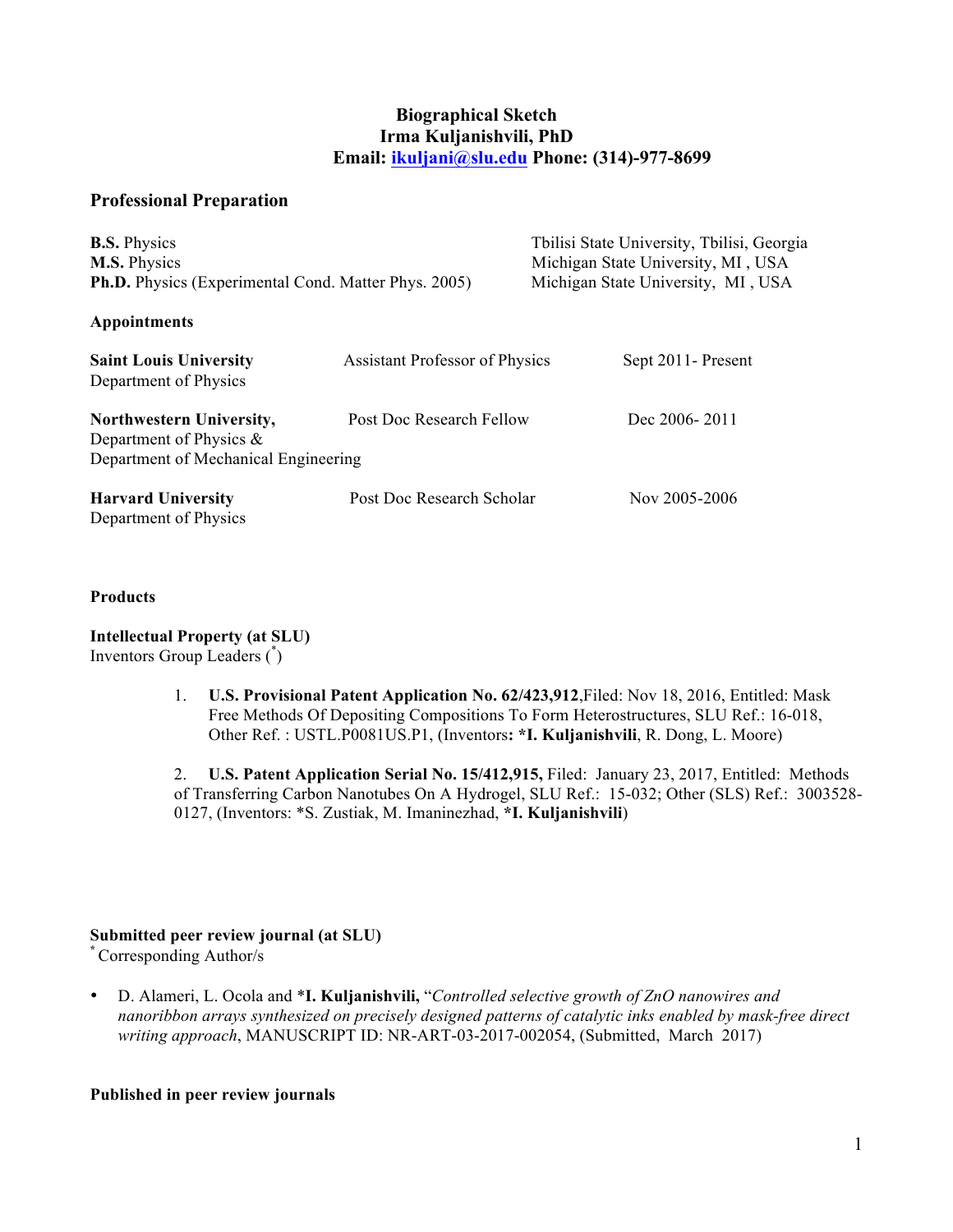- R. Dong and \***I. Kuljanishvili,** *Review Article: Progress in Fabrication of transition metal dichalcogenites heterostructures systems'*, J.Vac. Sci. Technol. B, 35(3), pp. 030803
- Y. Wang, D. Vasileva, S. Zustiak and \***I. Kuljanishvili,** "*Raman spectroscopy enabled investigation of carbon nanotube quality upon dispersion in aqueous environments*", Biointerphases, Vol. 12, (1) 011004 (2017); DOI: 10.1116/1.4978922
- R. Dong, L. Moore, N. Aripova, C. Williamson, R. Schurz, Y. Liu, L. E. Ocola, and \***I. Kuljanishvili**, *Bottom-up Approach to a Mask Free Selective Growth of WS2/MoS2 Heterostructure Systems*," *RSC Advances*, 2016, 6, 66589–66594
- R. Dong, L. Moore, Leonidas E. Ocola and \***I. Kuljanishvili**, "*Enabling Quality Interfaces with Mask Free Approach to Selective Growth of MoS2/Graphene Stacked Structures,*" Advanced Materials Interfaces, 2016, DOI:10.1002/admi.201600098 (published)
- M. Imaninezhad, \***I. Kuljanishvili**, \*S. P. Zustiak *"A Two-Step Method for Transferring Single-Walled Carbon Nanotubes onto a Hydrogel Substrate"*, Macromol. Biosci. 2016, DOI: 10.1002/mabi.201600261 (in press)
- K. Walsh, M.E. Romanowich, M. Gasseller, **I. Kuljanishvili,** R. Ashoori, \*S.H. Tessmer, "Scanning-probe single-electron capacitance spectroscopy", J. Vis. Exp. *(77),* e50676, doi:10.3791/50676 (2013)
- M. Minary, R. A. Bernal, **I. Kuljanishvili,** V. Parpoil, \*H. D. Espinosa, *Individual GaN Nanowires exibit strong Piezoelectricity in 3D,* Nano Lett., 2012, 12(2), 970-976
- **\*I. Kuljanishvili,** D. Dikin, S. Rozhok, S. Mayle, \*V. Chandrasekhar, *Controllable patterning and CVD growth of isolated carbon nanotubes with direct parallel writing of catalyst using Dip Pen Nanolithography ",* Small, Vol. 5, Issue 22, 2523, 2009, (Cover page article)
- **I. Kuljanishvili**, C. Kayis, \*S. H. Tessmer, \*C. Piermarocchi, T. Kaplan, L.N. Pfeiffer, K.W. West , *Scanning probe spectroscopy of semiconductor donor molecules,* Nature Physics, 4, 227-233, 2008, also see Nature Physics News & Views article by M.Y. Simmons: *"Probing dopants at atomic level*, 4,165-166, 2008
- \*S. H. Tessmer, \***I. Kuljanishvili**, *Modeling single- and multiple-electron resonances for electric-fieldsensitive scanning probe,* Nanotechnology, 445503, (2008)
- \*S. H. Tessmer, **I. Kuljanishvili**, C. Piermarocchi, T. Kaplan, J. Harrison, *"Nanometer-scale capacitance spectroscopy of semiconductor donor molecules",* Physica B (2008), doi:10.1016/j.physb.2008.07.003
- \*G. Gabrielse, P. Larochelle, D. Lesage, B. Levitt, W. S. Kolthammer, **I. Kuljanishvili**, R. McConnel, J. Wrubel, F.M Esser, H. Gluckler, D. Grzonka, G. Hansen, S. Martin, W. Oelert, J. Schillings, M. Schmitt, T. Sefzik, H. Soltner, Z. Zhang, D. Comeau, M.S. George, E. A. Hessels, C.H. Story, M. Weel, A. Speck, F. Nillius, J. Waltz, T.W. Hansch *" Antiproton Confinement in a Penning Trap for Antihydrogen" ,* PRL, 98, 113002, 2007.
- **I. Kuljanishvili,** S. Chakraborty, I. J. Maasilta, \*S. H. Tessmer, and M. R. Melloch*, Modeling electric field sensitive scanning probe measurements for a tip of arbitrary shape,* Ultramicroscopy. 102-1, 7-12, 2004.
- I. J. Maasilta, S. Chakraborty, **I. Kuljanishvili,** \*S. H. Tessmer, and M. R. Melloch, *"Imaging a Two-Dimensional Electron System in a Quantizing Magnetic Field,* Phys. Rev. B. 68, 205328, 2003.

### **Published peer review Conference Proceedings**